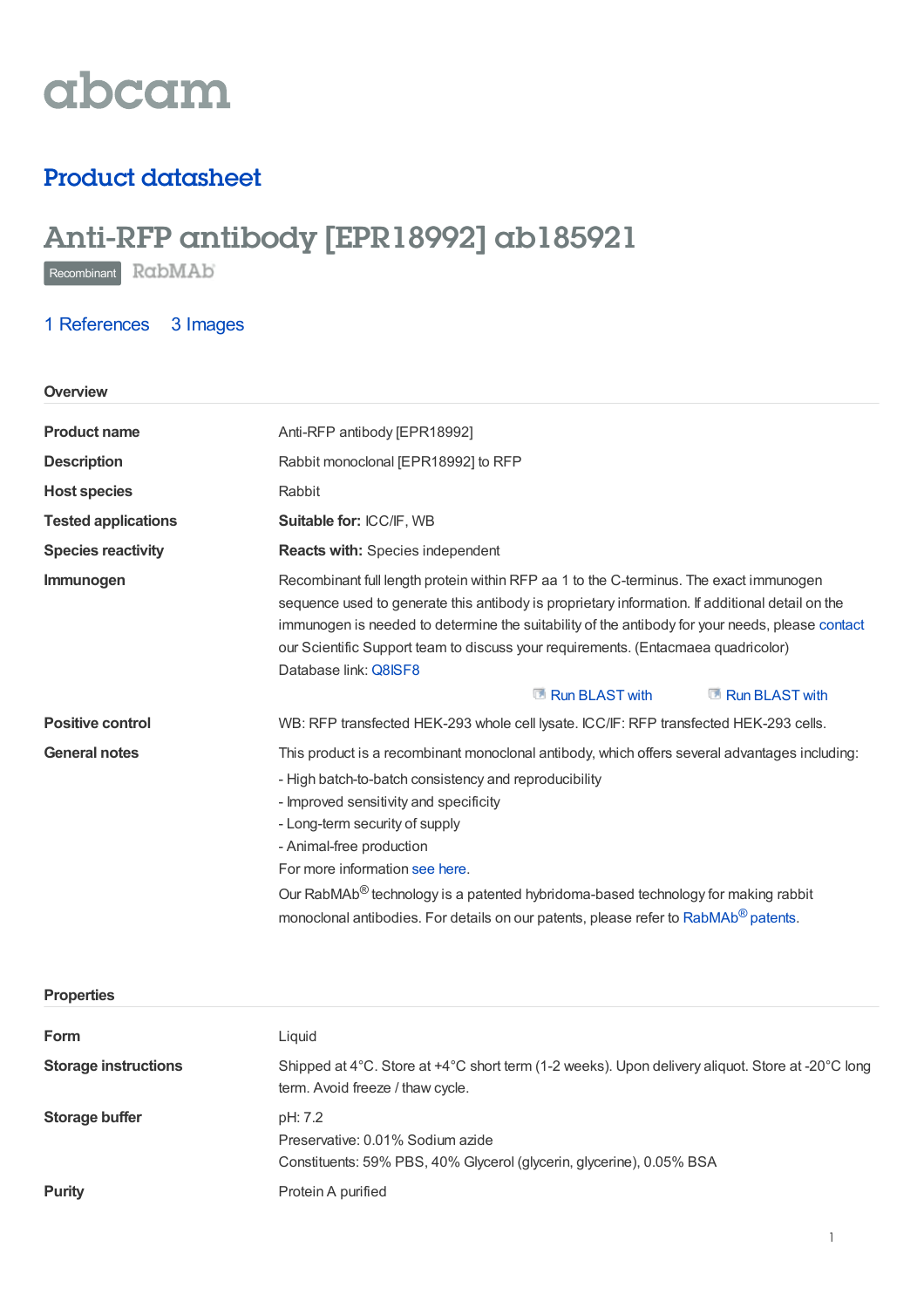| <b>Clonality</b> | Monoclonal |
|------------------|------------|
| Clone number     | EPR18992   |
| <b>Isotype</b>   | lgG        |

#### **Applications**

**The Abpromise guarantee** Our [Abpromise](https://www.abcam.com/abpromise) guarantee covers the use of ab185921 in the following tested applications.

The application notes include recommended starting dilutions; optimal dilutions/concentrations should be determined by the end user.

| <b>Application</b> | <b>Abreviews</b> | <b>Notes</b>                                                                             |
|--------------------|------------------|------------------------------------------------------------------------------------------|
| <b>ICC/IF</b>      |                  | 1/100.                                                                                   |
| <b>WB</b>          |                  | 1/10000. Detects a band of approximately 26 kDa (predicted<br>molecular weight: 26 kDa). |

#### **Target**

Relevance Fluorescent proteins have become a useful and ubiquitous tool for making chimeric proteins, where they function as a fluorescent protein tag. Typically they tolerate N- and C-terminal fusion to a broad variety of proteins. They have been expressed in most known cell types and are used as a noninvasive fluorescent marker in living cells and organisms. They enable a wide range of applications where they have functioned as a cell lineage tracer, reporter of gene expression, or as a measure of protein-protein interactions.

#### **Images**



Immunocytochemistry/ Immunofluorescence - Anti-RFP antibody [EPR18992] (ab185921)

Immunofluorescent analysis of 4% paraformaldehyde-fixed, 0.1% Triton X-100 permeabilized Empty vector transfected or RFP transfected HEK-293 (Human epithelial cell line from embryonic kidney) cells labeling RFP with ab185921 at 1/100 dilution, followed byGoat anti-rabbit IgG (Alexa Fluor® 488) [\(ab150077](https://www.abcam.com/ab150077.html)) secondary antibody at 1/1000 dilution (green).

Confocal image showing positive staining after transfection of RFP on HEK-293 cells.

The nuclear counterstain is DAPI(blue).

Tubulin is detected with Anti-alpha Tubulin antibody [EPR18992] - Loading Control [\(ab7291](https://www.abcam.com/ab7291.html)) at 1/1000 dilution and Goat Anti-Mouse IgG H&L (Alexa Fluor® 594) preadsorbed [\(ab150120](https://www.abcam.com/ab150120.html)) at 1/1000 dilution (red).

The negative controls are as follows:-

-ve control 1: ab185921 at 1/100 dilution followed by [ab150120](https://www.abcam.com/ab150120.html) at 1/1000 dilution.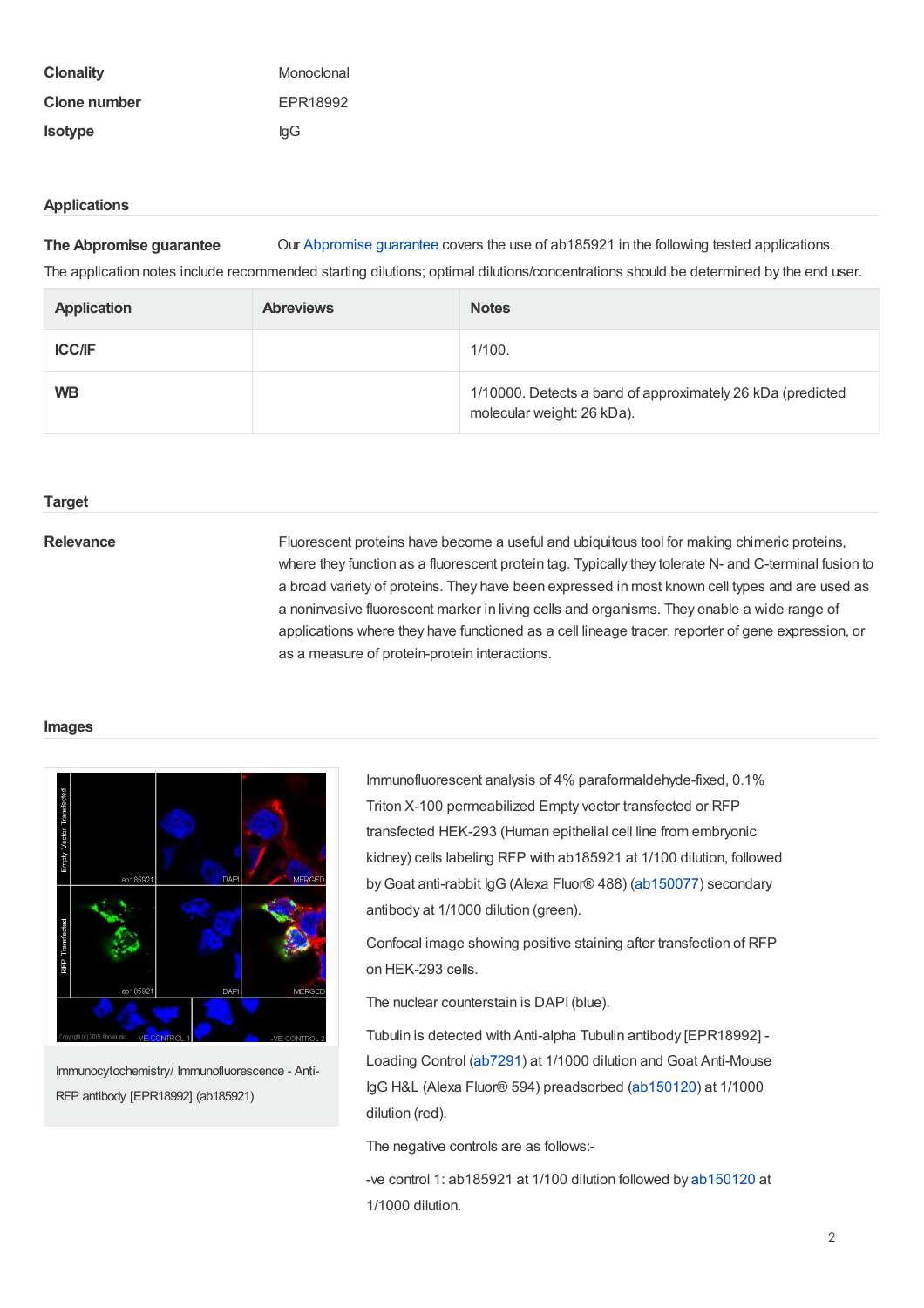-ve control 2: [ab7291](https://www.abcam.com/ab7291.html) at 1/1000 dilution followed by [ab150077](https://www.abcam.com/ab150077.html) at 1/1000 dilution.



Western blot - Anti-RFP antibody [EPR18992] (ab185921)

**All lanes :** Anti-RFP antibody [EPR18992] (ab185921) at 1/10000 dilution

**Lane 1 :** RFP transfected HEK-293 (Human epithelial cell line from embryonic kidney) whole cell lysate **Lane 2 :** Empty vector (vector control) transfected HEK-293 (Human epithelial cell line from embryonic kidney) whole cell lysate **Lane 3 :** HeLa (Human epithelial cell line from cervix adenocarcinoma) whole cell lysate **Lane 4 :** Jurkat (Human T cell leukemia cell line from peripheral blood) whole cell lysate **Lane 5 :** Human kidney lysate **Lane 6 :** Human liver lysate **Lane 7 :** Mouse brain lysate **Lane 8 :** Mouse heart lysate **Lane 9 :** Rat brain lysate

**Lane 10 :** Rat heart lysate

**Lane 11 :** C6 (Rat glial tumor cell line) whole cell lysate

**Lane 12 :** RAW 264.7 (Mouse macrophage cell line transformed

with Abelson murine leukemia virus) whole cell lysate

**Lane 13 :** PC-12 (Rat adrenal gland pheochromocytoma cell line) whole cell lysate

**Lane 14 :** NIH/3T3 (Mouse embryonic fibroblast cell line) whole cell lysate

Lysates/proteins at 10 µg per lane.

**Secondary**

**All lanes :** Goat Anti-Rabbit IgG H&L (HRP) [\(ab97051](https://www.abcam.com/ab97051.html)) at 1/100000 dilution

**Predicted band size:** 26 kDa **Observed band size:** 26 kDa

**Exposure time:** 3 seconds

Blocking/Dilution buffer: 5% NFDM/TBST.